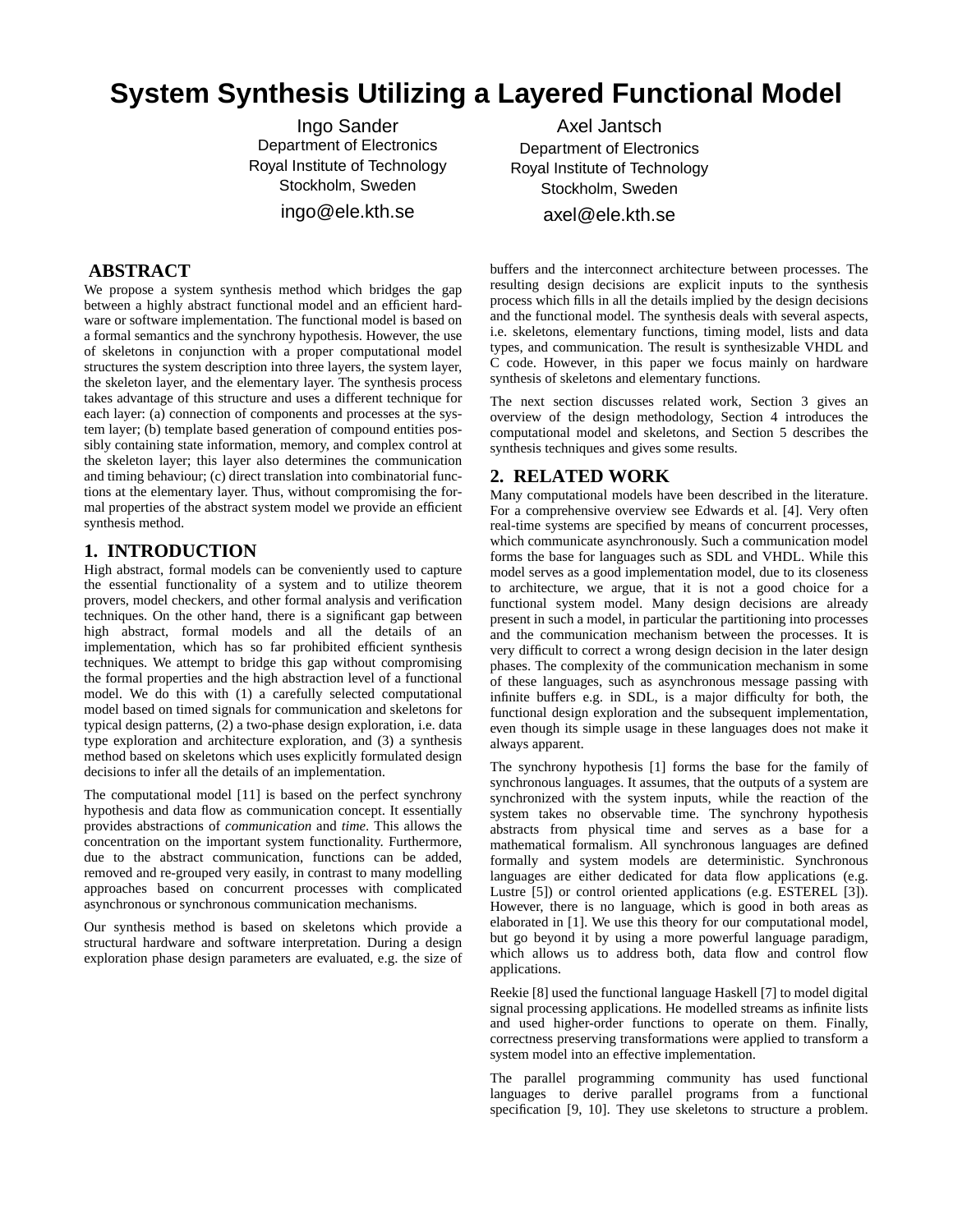This formulation is then transformed into an efficient implementation for a chosen parallel computer architecture.

Our modelling approach has been described in detail in [11] and it falls, according to a classification by Skillicorn and Talia [12], into the "nothing explicit" level, with parallelism, mapping and communication implicit in the model and therefore left to be decided by the design and synthesis. However, the use of a specific computational model and skeletons restrict the model to a static structure with bounded communication which can be determined at synthesis time. Because of this restriction cost measures can be developed to control and predict performance and cost of an implementation, as elaborated in [12].

Only few attempts to synthesize hardware from an abstract, functional specification have been published. All of them differ significantly from our approach. Ruby [14] is a circuit description language based on relations. The target applications are regular, data flow intensive algorithms, and much of its emphasis is on layout issues. The same idea is the base for Lava [2], which is a tool to assist circuit designers in specifying, designing and implementing hardware. It is based on the functional language Haskell. Our approach uses the same language, but addresses both data flow and control dominated applications and uses links to commercial logic synthesis tools rather than dealing with structures on lower levels. HML [13] is a hardware description language based on Standard ML, which is a functional language similar to Haskell. However, HML attempts to replace VHDL or Verilog as hardware description languages, while we propose a system specification concept on a significantly higher abstraction level with a very different computational model. In [13] a direct translation of HML to VHDL is described, which would not be possible in our approach since we propose a design space exploration and synthesis method which requires explicit user input in the form of design decisions.

To summarize, we base our work on the synchrony hypothesis, place it in a functional environment, use skeletons to limit the models to statically determined computation and communication structures, and propose a design and synthesis method which involves design space exploration and explicit design decisions.

#### **3. DESIGN METHODOLOGY**

In our design methodology (Fig. 1) system design starts with the



**Figure 1. Design Methodology**

development of an *unconstrained functional* system model which is based on a synchronous computational model (Section 4.1), a functional modelling language (Section 4.2) and the use of skeletons (Section 4.3). The system model is *functional* in the sense, that it uses formally defined functions to focus on the

system functionality rather than structure and architecture. The behaviour of the system model is only based on data-dependences. It abstracts from implementation details, in particular from lowlevel communication and timing mechanisms. The system model is *unconstrained* in the sense, that it uses unconstrained data types, such as infinite lists and numbers with arbitrary precision. The nature of the unconstrained system model leaves a wider design space compared to traditional system models based on imperative languages such as VHDL, SDL, or C++.

During *data type exploration* unconstrained system functions are constrained by replacing infinite data types with fixed size data types. The resulting *data type decisions* serve as input to the next step in the design space exploration process, *architecture exploration*.

Architecture exploration uses the unconstrained system model together with the data type decisions and a *design library*. The design library contains possible implementations for skeletons and library elements. The resulting *architecture decisions* define the details of interfaces and implementation necessary to generate the details in a VHDL model. An example of the activities in this phase is the exploration of sequential-parallel trade-offs of communication links.

Synthesis is done in two steps. First the unconstrained system model, guided by data type and architecture decisions, is synthesized into VHDL-Code for hardware and C-Code for software. In the second step the design is further processed by traditional hardware synthesis and software compilation.

# **4. COMPUTATIONAL MODEL**

# **4.1 Definition**

For a formal definition of the computational model we use the denotational framework of Lee and Sangiovanni-Vincentelli [6]. They define a signal as a set of events, where an event has a tag and a value. Tags are used to model the order of events. In our model events are totally-ordered by their tags. We model synchronous systems, that means every signal has the same set of tags. Events with the same tag are processed synchronously. To model the absence of an event, we use a special value  $\perp$  ("bottom"). Absent events are necessary to establish a total ordering among events for real time systems with variable event rates.



**Figure 2. A signal is a set of events**

A system is modelled by means of concurrent processes. Events with the same tag are processed synchronously. The output signals of a process are synchronized with its input signals and are generated instantaneously. There is no delay inside a process.

# **4.2 Modelling Language**

We have chosen the functional language Haskell as our modelling language, as it is based on *formal semantics,* is *purely functional,* supports *higher-order functions,* has a *lazy evaluation* mechanism, provides a variety of control constructs to facilitate also the modelling of complex control flow and is executable to allow the simulation of the system model.

A Haskell program is a function, which consists of a composition of other functions. Functions produce only one result. However, a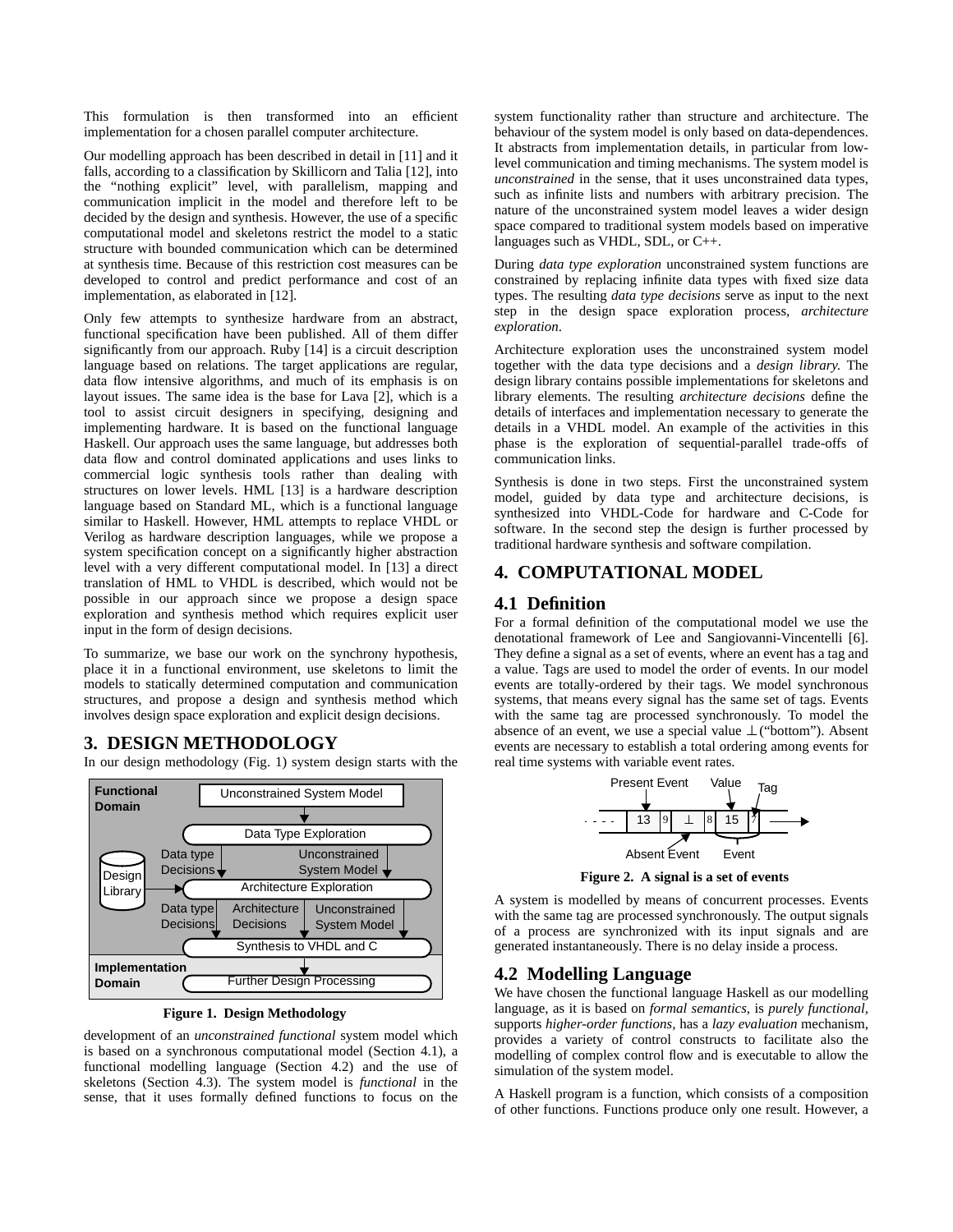result can be a tuple (similar to a record) consisting of values of different data types.

# **4.3 System Modelling with Skeletons and Function Composition**

Following the definition of our computational model in Section 4.1 we describe in this section how a system is modelled. First, we discuss the modelling of signals. Second, we show how skeletons are used to model processes, and finally we introduce function composition, which is used to compose the system model.

**Signals.** We model signals in the functional language Haskell by means of infinite lists, where the tag corresponds to the position in the list. In our model we use *timed* signals, which can contain absent events. We define a data type Token, which is used to represent absent events or present events of the type value.

data Token value = Absent | Present value

A timed signal is a signal of the type Token value. This is expressed by means of a type synonym Timed:

type Timed value = [Token value]

**Elementary Processes.** Elementary processes are modelled with *skeletons*. A skeleton is a *higher-order function*, which takes *elementary functions* and signals as input parameters and produces signals as output. We define an elementary function as a function, that is combinatorial and does not include any timing behaviour.

The use of skeletons is the following:

- Skeletons are used for the synchronization of signals. They separate timing behaviour from computation, the latter is done by means of the elementary functions.
- Skeletons can contain state information.
- A skeleton has a hardware and a software interpretation. Thus, a system model, which is a composition of skeletons, has also an interpretation in hardware, software or a mixture of both.
- As skeletons are higher-order functions, the work on correctness-preserving transformations can be used to transform a system model into a more effective implementation model.

In the following we present two important skeletons and give a hardware interpretation for each of them.

The skeleton **mapS** is based on the higher-order function **map**, which applies a function f on all elements of a list. **mapS** can be interpreted as a combinatorial component with one input.

$$
s = \{e_1, e_2, ...\}
$$
  
Figure 3. The skeleton maps

The skeleton **scanls** applies a function f on the events of a

signal and an internal state mem. The result of the function f is used as the new state and as output. **scanlS** can be interpreted as a state machine with no output decoder. The needed memory elements can be derived from the data type of mem.

$$
s = \{e_1, e_2, \ldots\}
$$
\n
$$
m = \{m_0, e'_1, e'_2, \ldots\}
$$
\n
$$
m = \{m_0, e'_1, e'_2, \ldots\}
$$
\n
$$
m = \{e'_1, e'_2, \ldots\}
$$
\n
$$
e'_i = f(m_0, e_1)
$$
\n
$$
e'_i = f(e'_{i-1}, e_i), \text{ if } i > 1
$$
\n
$$
m = \{e'_1, e'_2, \ldots\}
$$
\n
$$
m = \{e'_1, e'_2, \ldots\}
$$

**Composition of Processes.** We use *function composition* to compose new processes. Haskell provides a composition operator ".", which takes two functions f and g as arguments and produces a new function. The composition operator is defined by

(f . g)  ${\bf x}$  =  ${\tt f}({\tt g}({\bf x}))$ 

Systems are modelled by composition of processes. In addition, libraries of application-oriented functions can be built by composition of skeletons. Hence each library element has a hardware interpretation. However, often an effective implementation is known for a certain library element and can be added to the design library.

This concept is illustrated with a small example. We use the skeletons **mapS** and **scanlS** to constitute a new library element **mooreS**.

**mooreS** nextState output initState

= **mapS** output . **scanlS** nextState initState

**mooreS** can be interpreted as a Moore-FSM. It takes two elementary functions, nextState and output, and a value initState for the initial state as arguments (Fig. 5).



#### **5. SYSTEM SYNTHESIS**

While the system model is only based on data dependences and thus abstracts from implementation details, such as a low-level communication mechanism, the use of skeletons makes it possible to give the system model a hardware and software interpretation. In the following discussion we use an ATM switch system as example.

Our design methodology leads to system models, which are composed of a hierarchy of functions. This results in a tree structure where the root of the tree is the *system function*. In this function tree we distinguish three layers with different composition techniques (Fig. 6). The top layer is the *system layer*, where composition is done by means of a set of equations. This layer can consist of several levels, depending on the size of the system. The middle layer is the *skeleton layer*, where functions are composed by composition of skeletons. Skeletons cannot be hierarchical because skeletons contain both structural and timing information. The bottom layer is the *elementary layer* consisting of elementary, pure combinatorial functions with arbitrary hierarchical depth.

Our synthesis methodology reflects the layered structure of the system model. We divide the synthesis task into three sub-tasks, each of them corresponding to one layer and discuss the synthesis of the system layer (Section 5.1), the skeleton layer (Section 5.2) and finally the elementary layer (Section 5.3).

We point out, that our method includes hardware and software synthesis. However, in this paper the focus lies mainly on hardware synthesis to VHDL.

#### **5.1 System Layer**

Functions on the system level are composed of a set of equations. They are synthesized into a netlist of software processes and hardware components. During hardware synthesis an entity interface is derived from the type declaration of the function. The functions on the right hand side of the equations result in components in the netlist, while the interconnection scheme is given by the function parameters, which work as equation variables. Fig. 7 illustrates how the function oam is synthesized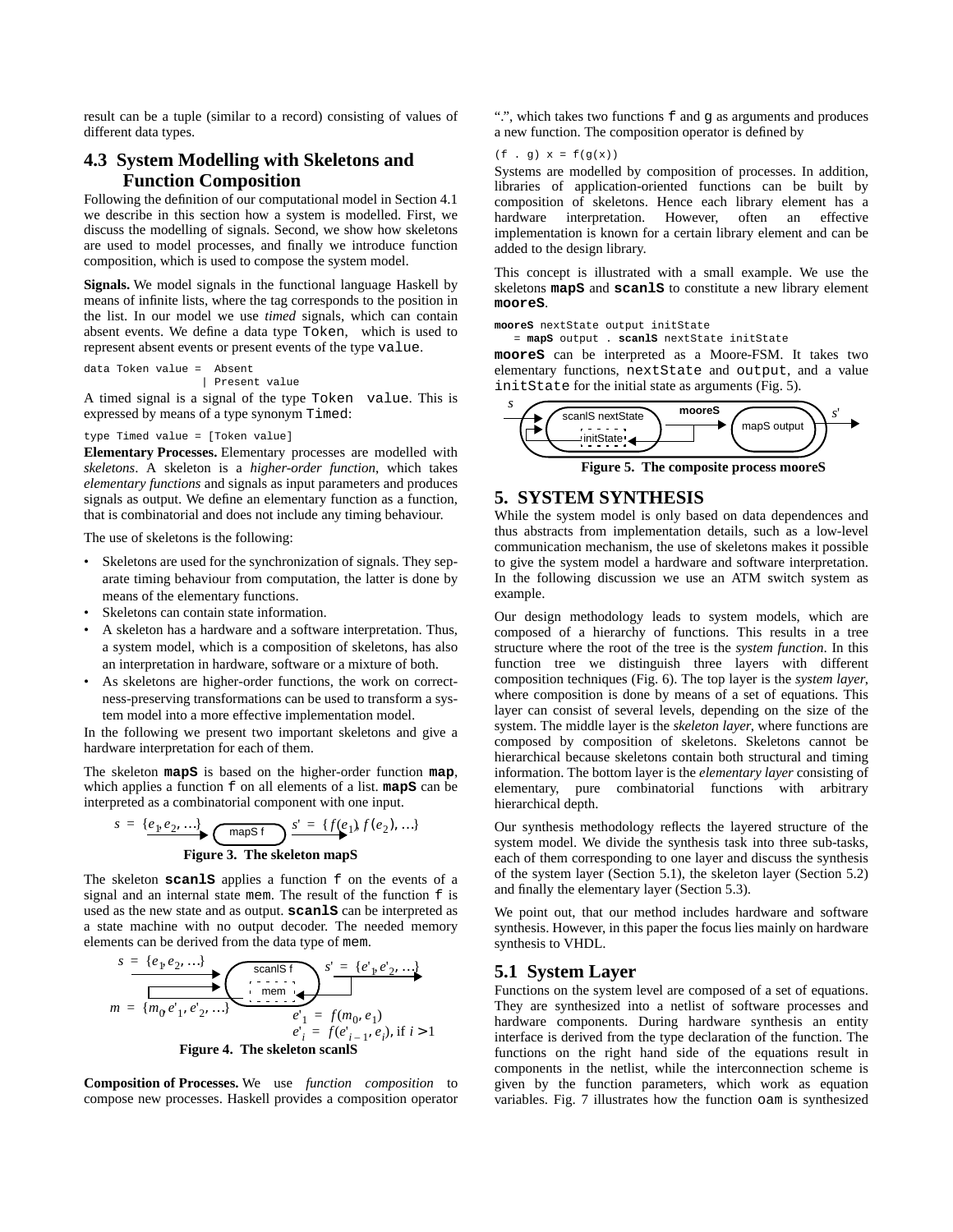



**Figure 7. System level functions are synthesized into a netlist**

#### **5.2 Skeleton Layer**

Each skeleton has a hardware and software interpretation, which is incorporated as a template in the synthesis library. During hardware synthesis a VHDL-template is modified depending on the datatype of the skeleton and the used elementary function.

A skeleton, which does not contain state information, is synthesized into a VHDL-function. We illustrate this by the synthesis of the skeleton partitionT which is part of the function oam\_Extractor. partitionT takes the function is\_oamCell as argument and returns a record of ATM\_Tokens as result. Fig. 8 shows the synthesized result. Note that only the boldface parts had to be changed from the VHDL-template for partitionT.

Skeletons which contain state information are synthesized into a VHDL-implementation of a FSM. This is illustrated by the synthesis of the library element mooreS, which is part of the function oam\_Handler. It is synthesized into three VHDL processes implementing an FSM. Here, the process for the next state decoder is synthesized from the elementary function updateTable and the process for the output decoder from toToken. In addition a register process for the memory elements using an *event clock* is inferred as a direct consequence of mooreS as it contains state information. This event clock is the clock signal used in the VHDL model to define a synchronous hardware implementation. The state parameter models the initial state and is interpreted as the reset state (Fig. 9).

# **5.3 Elementary Layer**

Elementary functions are combinatorial and thus synthesized into



**Figure 8. Skeletons without state information are transformed into VHDL-functions**



**Figure 9. Synthesis of mooreS into a FSM**

VHDL- or C-functions. We illustrate this by hardware synthesis of the elementary function is\_oamCell in Fig. 10.

The function declaration is derived from the type declaration of is\_OAMCell. Pattern Matching is synthesized into IF- or CASEstatements.

# **5.4 Synthesis Results**

We have manually transformed the Haskell model of the subsystem oam (Fig. 7) with simplified data types for the ATM